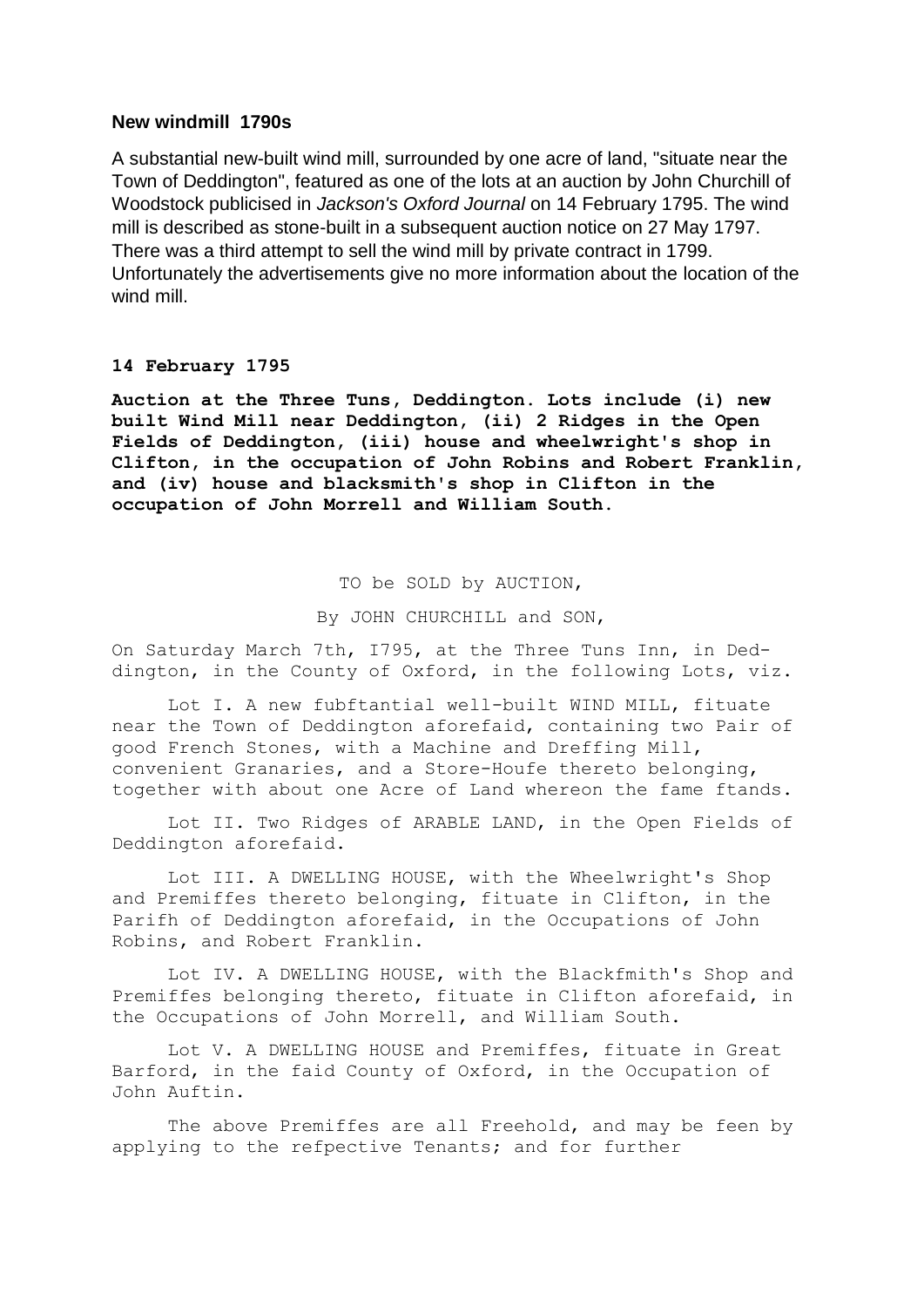Particulars apply to Mr. Churchill, jun. Attorney at Law, Deddington.

Repeated 21 February and 28 February 1795.

[https://www.britishnewspaperarchive.co.uk/viewer/bl/0000073/17](https://www.britishnewspaperarchive.co.uk/viewer/bl/0000073/17950214/007/0002) [950214/007/0002](https://www.britishnewspaperarchive.co.uk/viewer/bl/0000073/17950214/007/0002)

### **27 May 1797**

**Auction, at the King's Arms, Deddington, of recently erected stone Wind Mill near the town. 2nd lot house at Clifton in occupation of John Robins.**

WIND MILL.

TO be SOLD by AUCTION,

By Mr. CHURCHILL,

On Saturday the 3d of June, I797, at the King's Arms Inn, in Deddington, in the County of Oxford, unlefs previoufly difpofed of by private Contract,  $-$  That capital STONE WIND MILL, recently erected, near the Town of Deddington aforefaid; containing Two Pair of excellent French Stones, with a Wire Machine, Dreffing Mill and Cloths, convenient Granaries, and other Requifites, and a fubftantial Store Houfe thereto belonging; together with about One Acre of Land whereon the fame Stands.

Lot II. A DWELLING HOUSE, with a Garden thereto belonging, fituated at Clifton, in the Parifh of Deddington aforefaid, in the Occupation of *John Robins*.

For Particulars apply to Mr. Thomas Churchill, or Mr. Churchill, jun. Attorney at Law, Deddington, or the Auctioneer, in Woodftock.

[https://www.britishnewspaperarchive.co.uk/viewer/bl/0000073/17](https://www.britishnewspaperarchive.co.uk/viewer/bl/0000073/17970527/009/0003) [970527/009/0003](https://www.britishnewspaperarchive.co.uk/viewer/bl/0000073/17970527/009/0003)

## **16 November 1799**

**Substantial Wind Mill situate near Deddington for sale by private contract.**

TO be SOLD by PRIVATE CONTRACT, - A fubftantial well-built WIND MILL, fituate near the Town of Deddington, in the County of Oxford, containing two Pair of good French Stones, with a Machine and dreffing Mill, convenient Granaries, and Store